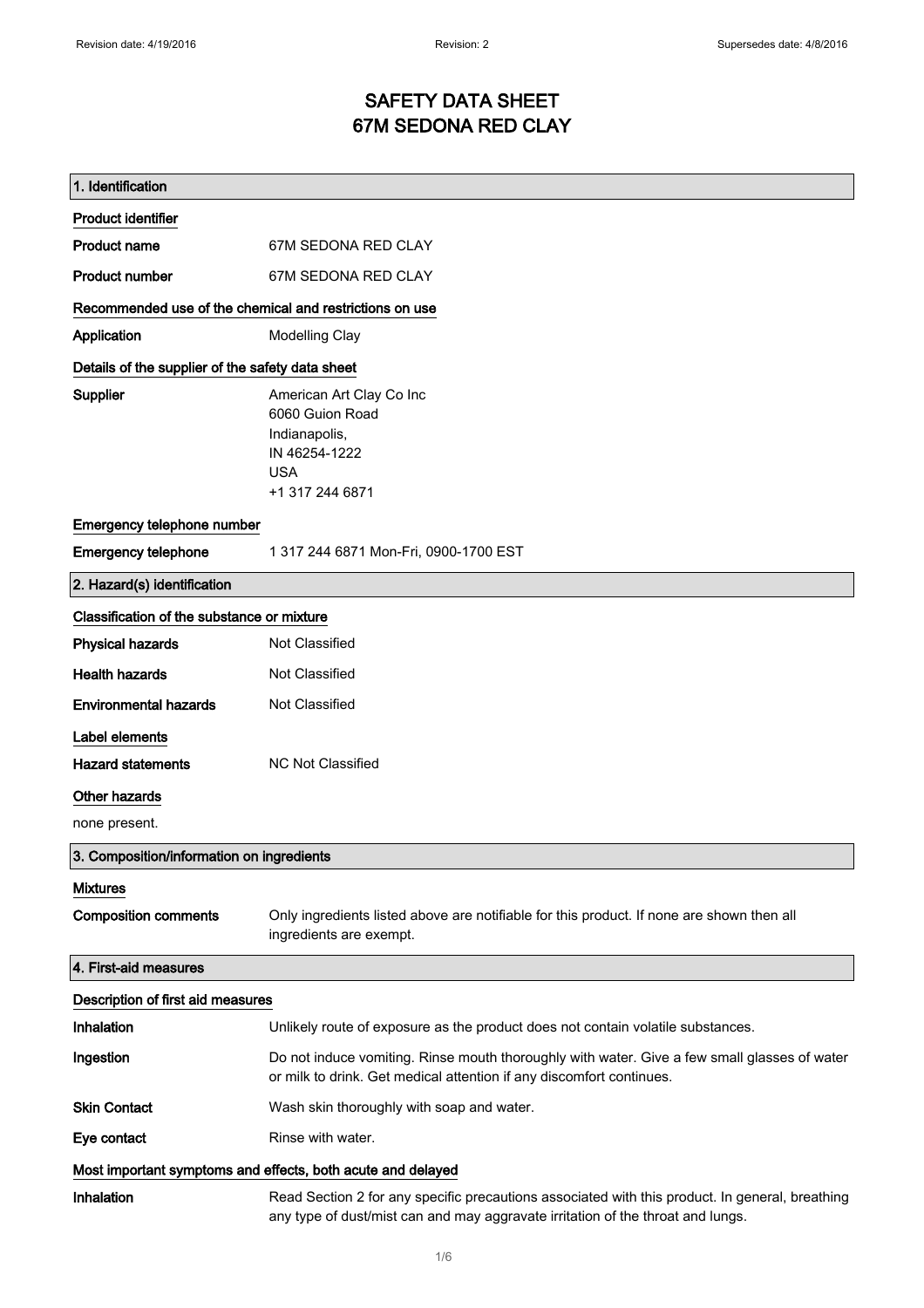| Ingestion                                                           | Read Section 2 for any specific precautions associated with the use of this product. Products<br>with specific warnings about ingestion will give guidance there.                                                                                                                                           |
|---------------------------------------------------------------------|-------------------------------------------------------------------------------------------------------------------------------------------------------------------------------------------------------------------------------------------------------------------------------------------------------------|
| <b>Skin contact</b>                                                 | Read Section 2 for any specific precautions associated with the use of this product. In general<br>most ceramic glazes, clays and special products will tend to have a drying effect on the skin<br>and may cause some sensitivity to users with sensitive skin.                                            |
| Eye contact                                                         | Read Section 2 for any specific precautions associated with the use of this product. In general<br>most ceramic and special products contain materials that maybe abrasive to eyes. Keeping<br>materials from contacting the eyes is prudent. If contact does occur, flush with clean water, do<br>not rub. |
|                                                                     | Indication of immediate medical attention and special treatment needed                                                                                                                                                                                                                                      |
| Notes for the doctor                                                | Treat symptomatically.                                                                                                                                                                                                                                                                                      |
| 5. Fire-fighting measures                                           |                                                                                                                                                                                                                                                                                                             |
| <b>Extinguishing media</b>                                          |                                                                                                                                                                                                                                                                                                             |
| Suitable extinguishing media                                        | Use fire-extinguishing media suitable for the surrounding fire.                                                                                                                                                                                                                                             |
| Special hazards arising from the substance or mixture               |                                                                                                                                                                                                                                                                                                             |
| Specific hazards                                                    | The product is not believed to present a hazard due to its physical nature.                                                                                                                                                                                                                                 |
| Advice for firefighters                                             |                                                                                                                                                                                                                                                                                                             |
| for firefighters                                                    | Special protective equipment Use protective equipment appropriate for surrounding materials.                                                                                                                                                                                                                |
| 6. Accidental release measures                                      |                                                                                                                                                                                                                                                                                                             |
| Personal precautions, protective equipment and emergency procedures |                                                                                                                                                                                                                                                                                                             |
|                                                                     |                                                                                                                                                                                                                                                                                                             |
| Personal precautions                                                | For personal protection, see Section 8.                                                                                                                                                                                                                                                                     |
| <b>Environmental precautions</b>                                    |                                                                                                                                                                                                                                                                                                             |
| <b>Environmental precautions</b>                                    | Please read Section 2 completely. If any environmental warnings such as; H411 or H412 are<br>listed in Section 2, please use appropriate procedures when disposing of product and<br>container. Do not put materials into waterways or sewers.                                                              |
| Methods and material for containment and cleaning up                |                                                                                                                                                                                                                                                                                                             |
| Methods for cleaning up                                             | Collect spillage for reclamation or absorb in vermiculite, dry sand or similar material.                                                                                                                                                                                                                    |
| Reference to other sections                                         | For waste disposal, see Section 13. For personal protection, see Section 8.                                                                                                                                                                                                                                 |
| 7. Handling and storage                                             |                                                                                                                                                                                                                                                                                                             |
| Precautions for safe handling                                       |                                                                                                                                                                                                                                                                                                             |
| <b>Usage precautions</b>                                            | Read label before use. Do not eat, drink or smoke when using this product. Good personal<br>hygiene procedures should be implemented. Wash hands and any other contaminated areas<br>of the body with soap and water before leaving the work site.                                                          |
| Conditions for safe storage, including any incompatibilities        |                                                                                                                                                                                                                                                                                                             |
| <b>Storage precautions</b>                                          | Store in tightly-closed, original container in a dry and cool place.                                                                                                                                                                                                                                        |
| Specific end uses(s)                                                |                                                                                                                                                                                                                                                                                                             |
| Specific end use(s)                                                 | The identified uses for this product are detailed in Section 1.2.                                                                                                                                                                                                                                           |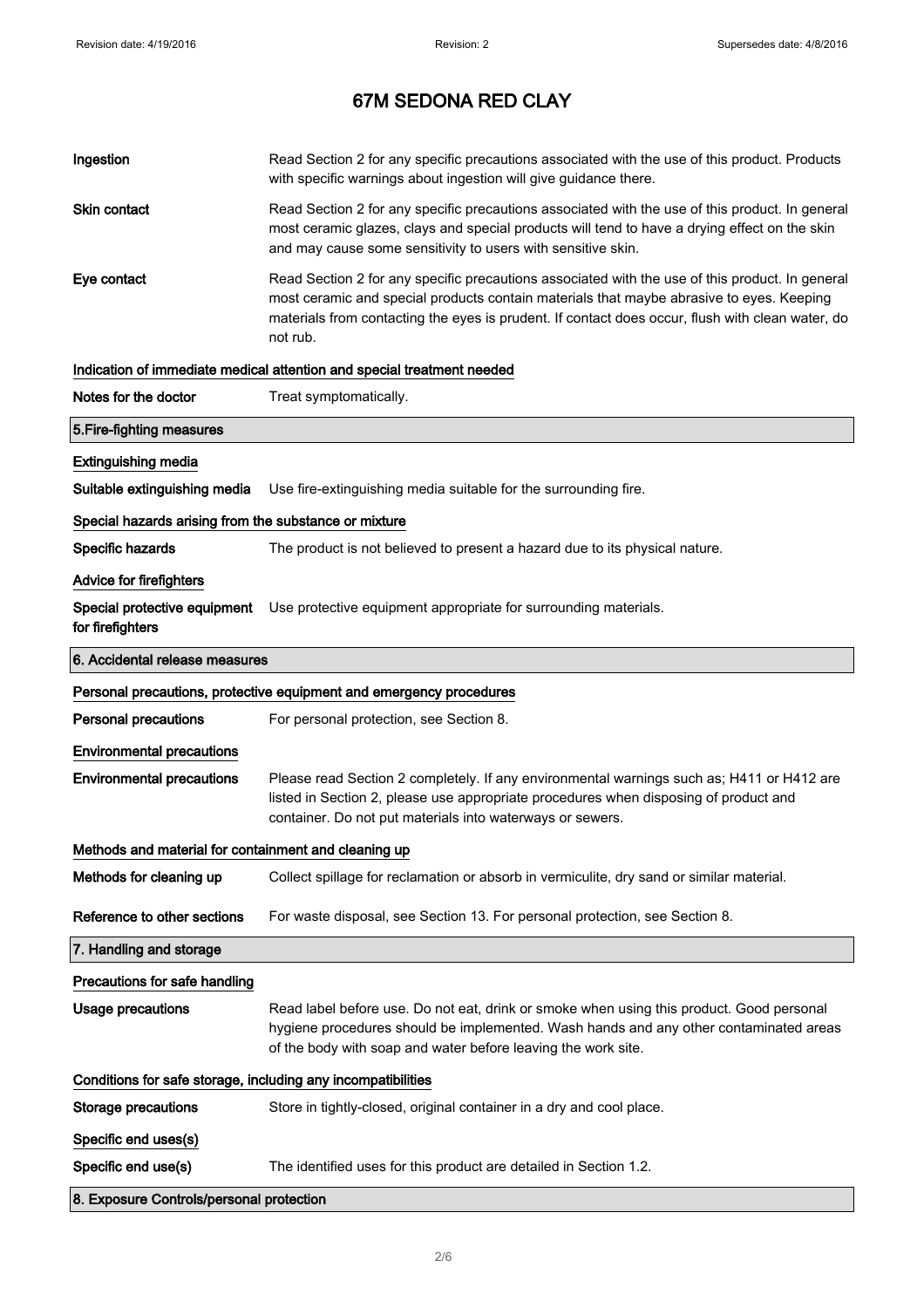| Ingredient comments                 | Only ingredients listed n Section 3 are notifiable for this product. If none are shown then all<br>ingredients are exempt.                                                                                           |
|-------------------------------------|----------------------------------------------------------------------------------------------------------------------------------------------------------------------------------------------------------------------|
| <b>Exposure controls</b>            |                                                                                                                                                                                                                      |
| Appropriate engineering<br>controls | No specific ventilations requirements unless the "FAN" pictogram is shown above or specified<br>in Section 2.                                                                                                        |
| Eye/face protection                 | No specific eye protection required unless the "EYE PROTECTION" pictogram is shown<br>above or specified in Section 2.                                                                                               |
| Hand protection                     | No specific hand protection required unless the "HAND PROTECTION" pictogram is shown<br>above or specified in Section 2.                                                                                             |
| Hygiene measures                    | Using good personal hygiene practices is always appropriate. Keeping a clean work space,<br>cleaning up properly when done, and not eating, drinking or smoking when using this product.                             |
| <b>Respiratory protection</b>       | No specific respiratory protection required unless the "RESPIRATOR" pictogram is shown<br>above or specified in Section 2. Using the appropriate certified protection for the operation is<br>important if required. |

#### 9. Physical and Chemical Properties

#### Information on basic physical and chemical properties

| Appearance                                      | Solid.                    |
|-------------------------------------------------|---------------------------|
| Color                                           | Various colors.           |
| Odor                                            | Almost odorless.          |
| <b>Odor threshold</b>                           | No information available. |
| рH                                              | 6-8                       |
| <b>Melting point</b>                            | No information available. |
| Initial boiling point and range                 | No information available. |
| <b>Flash point</b>                              | No information available. |
| <b>Evaporation rate</b>                         | No information available. |
| Flammability (solid, gas)                       | No information available. |
| Upper/lower flammability or<br>explosive limits | No information available. |
| Vapour pressure                                 | No information available. |
| <b>Relative density</b>                         | Greater than 1.0          |
| Solubility(ies)                                 | Not applicable.           |
| <b>Partition coefficient</b>                    | No information available. |
| <b>Auto-ignition temperature</b>                | Not applicable.           |
| <b>Decomposition Temperature</b>                | No information available. |
| <b>Viscosity</b>                                | No information available. |
| <b>Explosive properties</b>                     | none                      |
| <b>Oxidising properties</b>                     | none                      |
| Other information                               | Not applicable.           |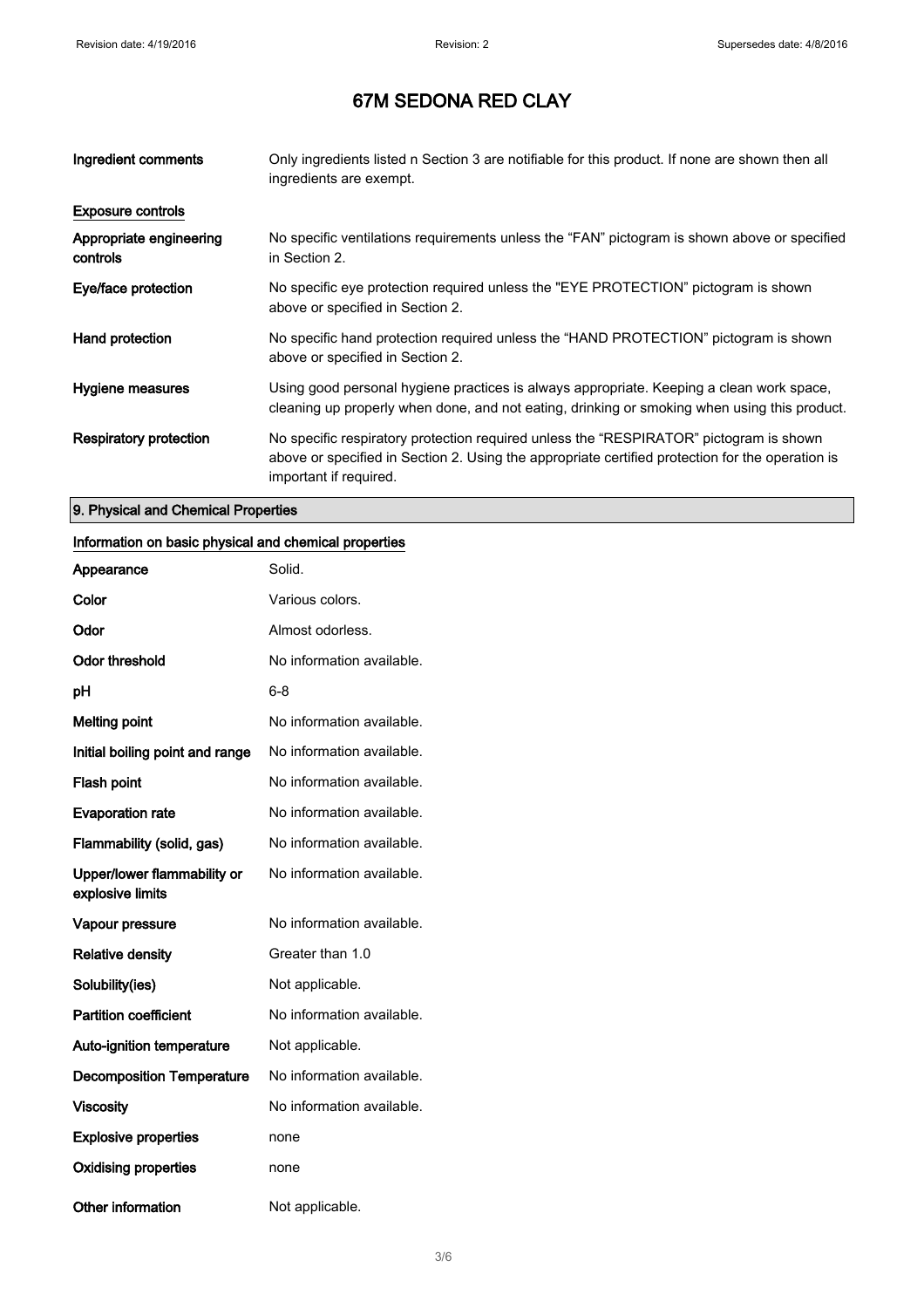| 10. Stability and reactivity          |                                                                                                                                                                                                                                                |
|---------------------------------------|------------------------------------------------------------------------------------------------------------------------------------------------------------------------------------------------------------------------------------------------|
| Reactivity                            | There are no known reactivity hazards associated with this product.                                                                                                                                                                            |
| <b>Stability</b>                      | No particular stability concerns.                                                                                                                                                                                                              |
| Possibility of hazardous<br>reactions | None known.                                                                                                                                                                                                                                    |
| Conditions to avoid                   | None known.                                                                                                                                                                                                                                    |
| Materials to avoid                    | None known.                                                                                                                                                                                                                                    |
| Hazardous decomposition<br>products   | None known.                                                                                                                                                                                                                                    |
| 11. Toxicological information         |                                                                                                                                                                                                                                                |
| Information on toxicological effects  |                                                                                                                                                                                                                                                |
| <b>Toxicological effects</b>          | Please read Section 2 thoroughly to understand the toxicological risks, (if any) and<br>precautions for safe use (if any).                                                                                                                     |
| Skin corrosion/irritation             |                                                                                                                                                                                                                                                |
| <b>Skin sensitization</b>             |                                                                                                                                                                                                                                                |
| <b>Skin sensitisation</b>             | Based on available data the classification criteria are not met.                                                                                                                                                                               |
| Eye contact                           | May cause temporary eye irritation.                                                                                                                                                                                                            |
| 12. Ecological Information            |                                                                                                                                                                                                                                                |
| Ecotoxicity                           | Please read Section 2 completely. If any environmental warnings such as; H411 or H412 are<br>listed in Section 2, please use appropriate procedures when disposing of product and<br>container. Do not put materials into waterways or sewers. |
| Toxicity                              |                                                                                                                                                                                                                                                |
| <b>Toxicity</b>                       | Please read Section 2 completely. If any environmental warnings such as; H411 or H412 are<br>listed in Section 2, please use appropriate procedures when disposing of product and<br>container. Do not put materials into waterways or sewers. |
| Persistence and degradability         |                                                                                                                                                                                                                                                |
| Persistence and degradability         | No data available.                                                                                                                                                                                                                             |
| Biodegradation                        | Not inherently biodegradable.                                                                                                                                                                                                                  |
| <b>Bioaccumulative potential</b>      |                                                                                                                                                                                                                                                |
| <b>Partition coefficient</b>          | No information available.                                                                                                                                                                                                                      |
| Mobility in soil                      |                                                                                                                                                                                                                                                |
| <b>Mobility</b>                       | Semi-mobile.                                                                                                                                                                                                                                   |
| Results of PBT and vPvB assessment    |                                                                                                                                                                                                                                                |
| Results of PBT and vPvB<br>assessment | This product does not contain any substances classified as PBT or vPvB.                                                                                                                                                                        |
| Other adverse effects                 |                                                                                                                                                                                                                                                |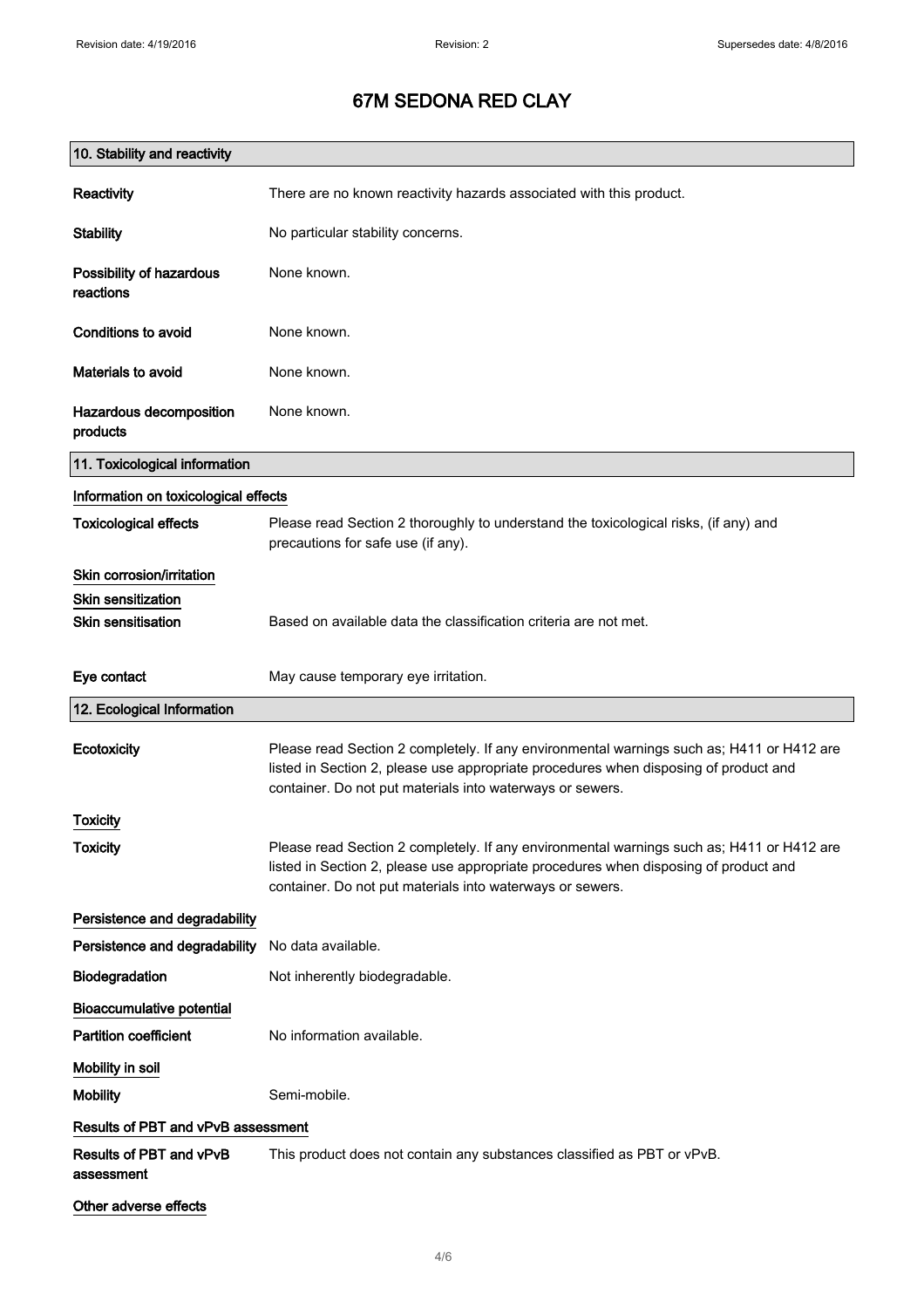| Other adverse effects                                                                                                                                                                                                                             | None known.                                                                                                                                                                                  |
|---------------------------------------------------------------------------------------------------------------------------------------------------------------------------------------------------------------------------------------------------|----------------------------------------------------------------------------------------------------------------------------------------------------------------------------------------------|
| 13. Disposal considerations                                                                                                                                                                                                                       |                                                                                                                                                                                              |
| Waste treatment methods                                                                                                                                                                                                                           |                                                                                                                                                                                              |
| <b>General information</b>                                                                                                                                                                                                                        | Dispose of waste product or used containers in accordance with local regulations When<br>handling waste, the safety precautions applying to handling of the product should be<br>considered. |
| 14. Transport information                                                                                                                                                                                                                         |                                                                                                                                                                                              |
| General                                                                                                                                                                                                                                           | The product is not covered by international regulations on the transport of dangerous goods<br>(IMDG, IATA, DoT).                                                                            |
| <b>UN Number</b>                                                                                                                                                                                                                                  |                                                                                                                                                                                              |
| Not applicable.                                                                                                                                                                                                                                   |                                                                                                                                                                                              |
| UN proper shipping name                                                                                                                                                                                                                           |                                                                                                                                                                                              |
| Not applicable.                                                                                                                                                                                                                                   |                                                                                                                                                                                              |
| Transport hazard class(es)                                                                                                                                                                                                                        |                                                                                                                                                                                              |
| No transport warning sign required.                                                                                                                                                                                                               |                                                                                                                                                                                              |
| Packing group                                                                                                                                                                                                                                     |                                                                                                                                                                                              |
| Not applicable.                                                                                                                                                                                                                                   |                                                                                                                                                                                              |
| <b>Environmental hazards</b>                                                                                                                                                                                                                      |                                                                                                                                                                                              |
| <b>Environmentally Hazardous Substance</b><br>Please refer to Section 2 for any environmental hazards associated with this product. If H411/H412 warnings are shown then<br>please verify packaging and labeling requirements for larger volumes. |                                                                                                                                                                                              |
| Special precautions for user                                                                                                                                                                                                                      |                                                                                                                                                                                              |
| Not applicable.                                                                                                                                                                                                                                   |                                                                                                                                                                                              |
| Transport in bulk according to Not applicable.<br>Annex II of MARPOL 73/78<br>and the IBC Code                                                                                                                                                    |                                                                                                                                                                                              |
| 15. Regulatory information                                                                                                                                                                                                                        |                                                                                                                                                                                              |
| <b>US State Regulations</b><br>California Proposition 65 Carcinogens and Reproductive Toxins<br>None of the ingredients are listed or exempt.                                                                                                     |                                                                                                                                                                                              |
| Inventories<br>Canada - DSL/NDSL<br>All the ingredients are listed or exempt.                                                                                                                                                                     |                                                                                                                                                                                              |
| <b>US-TSCA</b><br>All the ingredients are listed or exempt.                                                                                                                                                                                       |                                                                                                                                                                                              |
| US - TSCA 12(b) Export Notification                                                                                                                                                                                                               |                                                                                                                                                                                              |

All the ingredients are listed or exempt.

16. Other information